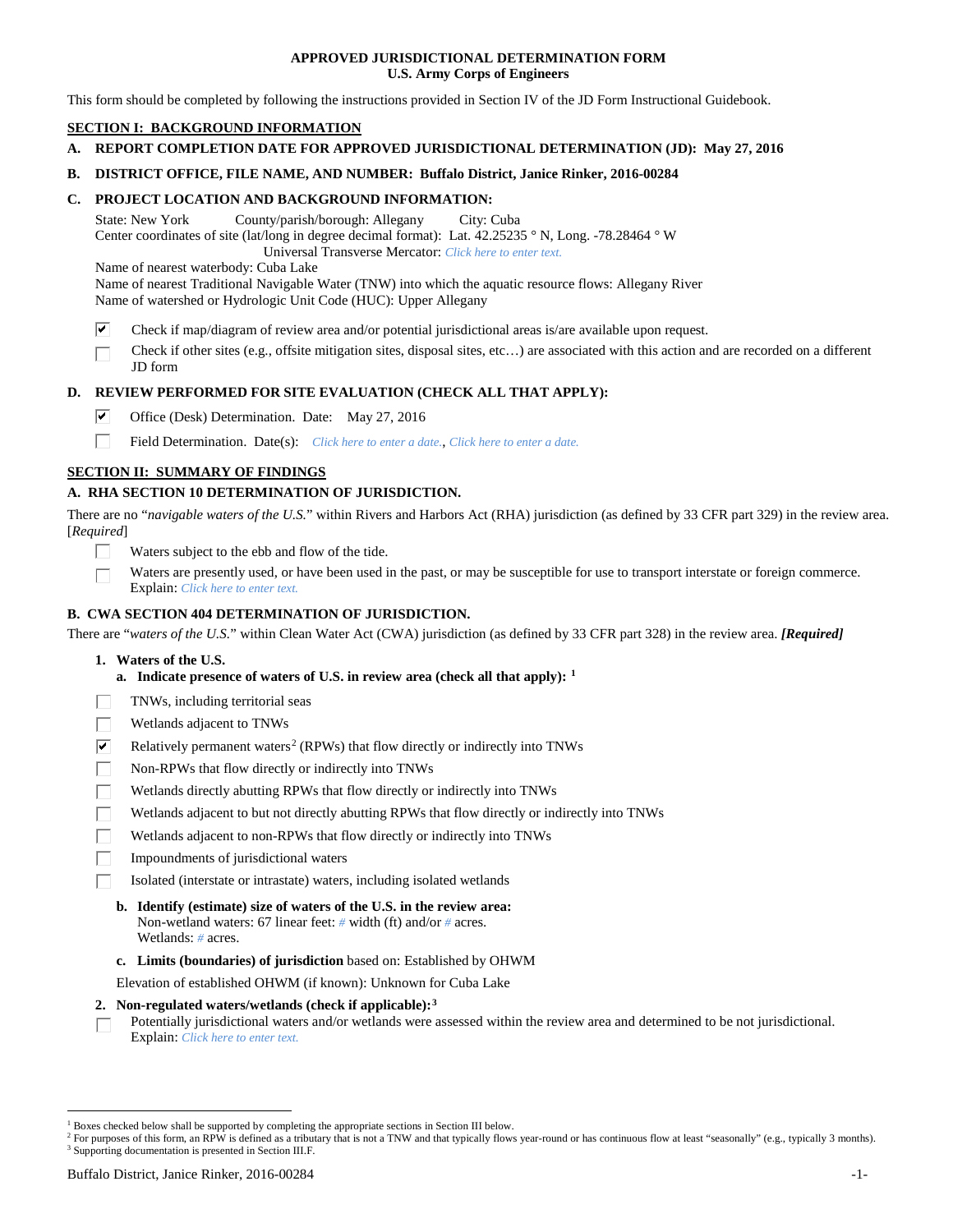# **SECTION III: CWA ANALYSIS**

### **A. TNWs AND WETLANDS ADJACENT TO TNWs**

**The agencies will assert jurisdiction over TNWs and wetlands adjacent to TNWs. If the aquatic resource is a TNW, complete Section III.A.1 and Section III.D.1. only; if the aquatic resource is a wetland adjacent to a TNW, complete Sections III.A.1 and 2 and Section III.D.1.; otherwise, see Section III.B below**.

- **1. TNW**  Identify TNW: *Click here to enter text.*
	- Summarize rationale supporting determination: *Click here to enter text.*
- **2. Wetland adjacent to TNW** Summarize rationale supporting conclusion that wetland is "adjacent": *Click here to enter text.*

# **B. CHARACTERISTICS OF TRIBUTARY (THAT IS NOT A TNW) AND ITS ADJACENT WETLANDS (IF ANY):**

**This section summarizes information regarding characteristics of the tributary and its adjacent wetlands, if any, and it helps determine whether or not the standards for jurisdiction established under Rapanos have been met.** 

**The agencies will assert jurisdiction over non-navigable tributaries of TNWs where the tributaries are "relatively permanent waters" (RPWs), i.e. tributaries that typically flow year-round or have continuous flow at least seasonally (e.g., typically 3 months). A wetland that directly abuts an RPW is also jurisdictional. If the aquatic resource is not a TNW, but has year-round (perennial) flow, skip to Section III.D.2. If the aquatic resource is a wetland directly abutting a tributary with perennial flow, skip to Section III.D.4.**

**A wetland that is adjacent to but that does not directly abut an RPW requires a significant nexus evaluation. Corps districts and EPA regions will include in the record any available information that documents the existence of a significant nexus between a relatively permanent tributary that is not perennial (and its adjacent wetlands if any) and a traditional navigable water, even though a significant nexus finding is not required as a matter of law.**

**If the waterbody[4](#page-1-0) is not an RPW, or a wetland directly abutting an RPW, a JD will require additional data to determine if the waterbody has a significant nexus with a TNW. If the tributary has adjacent wetlands, the significant nexus evaluation must consider the tributary in combination with all of its adjacent wetlands. This significant nexus evaluation that combines, for analytical purposes, the tributary and all of its adjacent wetlands is used whether the review area identified in the JD request is the tributary, or its adjacent wetlands, or both. If the JD covers a tributary with adjacent wetlands, complete Section III.B.1 for the tributary, Section III.B.2 for any onsite wetlands, and Section III.B.3 for all wetlands adjacent to that tributary, both onsite and offsite. The determination whether a significant nexus exists is determined in Section III.C below.**

**1. Characteristics of non-TNWs that flow directly or indirectly into TNW**

**(i) General Area Conditions:**

Watershed size: *# Choose an item.* Drainage area: *# Choose an item.*

Average annual rainfall: *#* inches Average annual snowfall: *#* inches

#### **(ii) Physical Characteristics:**

- (a) Relationship with TNW:
	- Tributary flows directly into TNW. Г.

Tributary flows through *Choose an item.* tributaries before entering TNW.

Project waters are *Choose an item.* river miles from TNW. Project waters are *Choose an item.* river miles from RPW. Project waters are *Choose an item.* aerial (straight) miles from TNW. Project waters are *Choose an item.* aerial (straight) miles from RPW. Project waters cross or serve as state boundaries. Explain: *Click here to enter text.*

Identify flow route to TNW[5:](#page-1-1) *Click here to enter text.* Tributary stream order, if known: *Click here to enter text.*

(b) General Tributary Characteristics (check all that apply):

**Tributary** is:  $\Box$  Natural

- Artificial (man-made). Explain: *Click here to enter text.*
- Manipulated (man-altered). Explain: *Click here to enter text.*

<span id="page-1-1"></span><span id="page-1-0"></span><sup>&</sup>lt;sup>4</sup> Note that the Instructional Guidebook contains additional information regarding swales, ditches, washes, and erosional features generally and in the arid West. <sup>5</sup> Flow route can be described by identifying, e.g., tributary a, which flows through the review area, to flow into tributary b, which then flows into TNW.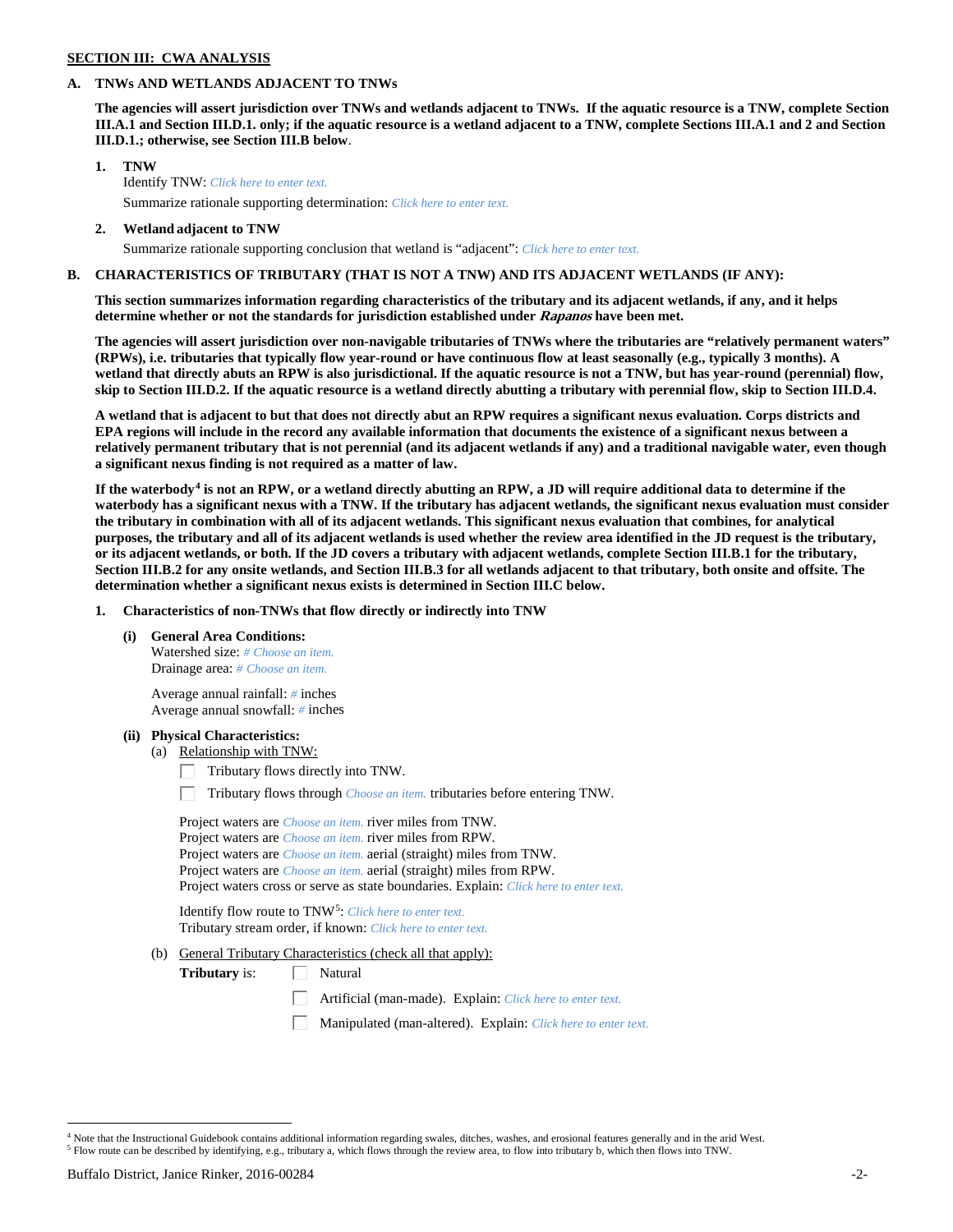| Tributary properties with respect to top of bank (estimate):<br>Average width: # feet<br>Average depth: $#$ feet<br>Average side slopes: Choose an item.                                                                                                                                                                                                                                                                                                                                                                                                                                                                                                                                                              |
|-----------------------------------------------------------------------------------------------------------------------------------------------------------------------------------------------------------------------------------------------------------------------------------------------------------------------------------------------------------------------------------------------------------------------------------------------------------------------------------------------------------------------------------------------------------------------------------------------------------------------------------------------------------------------------------------------------------------------|
| Primary tributary substrate composition (check all that apply):<br>Silts<br>Sands<br>Concrete<br>Cobbles<br>Gravel<br>Muck<br>Bedrock<br>Vegetation. Type/% cover: Click here to enter text.<br>L                                                                                                                                                                                                                                                                                                                                                                                                                                                                                                                     |
| Other. Explain: Click here to enter text.<br>Tributary condition/stability [e.g., highly eroding, sloughing banks]. Explain: Click here to enter text.<br>Presence of run/riffle/pool complexes. Explain: Click here to enter text.<br>Tributary geometry: Choose an item.<br>Tributary gradient (approximate average slope): #%                                                                                                                                                                                                                                                                                                                                                                                      |
| $(c)$ Flow:<br>Tributary provides for: Choose an item.<br>Estimate average number of flow events in review area/year: Choose an item.<br>Describe flow regime: Click here to enter text.<br>Other information on duration and volume: Click here to enter text.                                                                                                                                                                                                                                                                                                                                                                                                                                                       |
| <b>Surface flow is:</b> <i>Choose an item.</i> <b>Characteristics:</b> <i>Click here to enter text.</i>                                                                                                                                                                                                                                                                                                                                                                                                                                                                                                                                                                                                               |
| Subsurface flow: Choose an item. Explain findings: Click here to enter text.<br>Dye (or other) test performed: Click here to enter text.                                                                                                                                                                                                                                                                                                                                                                                                                                                                                                                                                                              |
| Tributary has (check all that apply):<br>Bed and banks<br>OHWM <sup>6</sup> (check all indicators that apply):<br>clear, natural line impressed on the bank $\Box$<br>the presence of litter and debris<br>changes in the character of soil<br>destruction of terrestrial vegetation<br>the presence of wrack line<br>shelving<br>vegetation matted down, bent, or absent<br>sediment sorting<br>leaf litter disturbed or washed away<br>scour<br>sediment deposition<br>multiple observed or predicted flow events<br>water staining<br>abrupt change in plant community Click here to enter text.<br>other (list): Click here to enter text.<br>Discontinuous OHWM. <sup>7</sup> Explain: Click here to enter text. |
| If factors other than the OHWM were used to determine lateral extent of CWA jurisdiction (check all that apply):<br>High Tide Line indicated by:<br>Mean High Water Mark indicated by:<br>L<br>oil or scum line along shore objects<br>survey to available datum;<br>fine shell or debris deposits (foreshore)<br>physical markings;<br>physical markings/characteristics<br>vegetation lines/changes in vegetation types.<br>tidal gauges<br>other (list): Click here to enter text.                                                                                                                                                                                                                                 |
| (iii) Chemical Characteristics:                                                                                                                                                                                                                                                                                                                                                                                                                                                                                                                                                                                                                                                                                       |

Characterize tributary (e.g., water color is clear, discolored, oily film; water quality; general watershed characteristics, etc.). Explain: *Click here to enter text.*

Identify specific pollutants, if known: *Click here to enter text.*

<span id="page-2-1"></span><span id="page-2-0"></span> <sup>6</sup> <sup>6</sup>A natural or man-made discontinuity in the OHWM does not necessarily sever jurisdiction (e.g., where the stream temporarily flows underground, or where the OHWM has been removed by development or agricultural practices). Where there is a break in the OHWM that is unrelated to the waterbody's flow regime (e.g., flow over a rock outcrop or through a culvert), the agencies will look for indicators of flow above and below the break. 7 Ibid.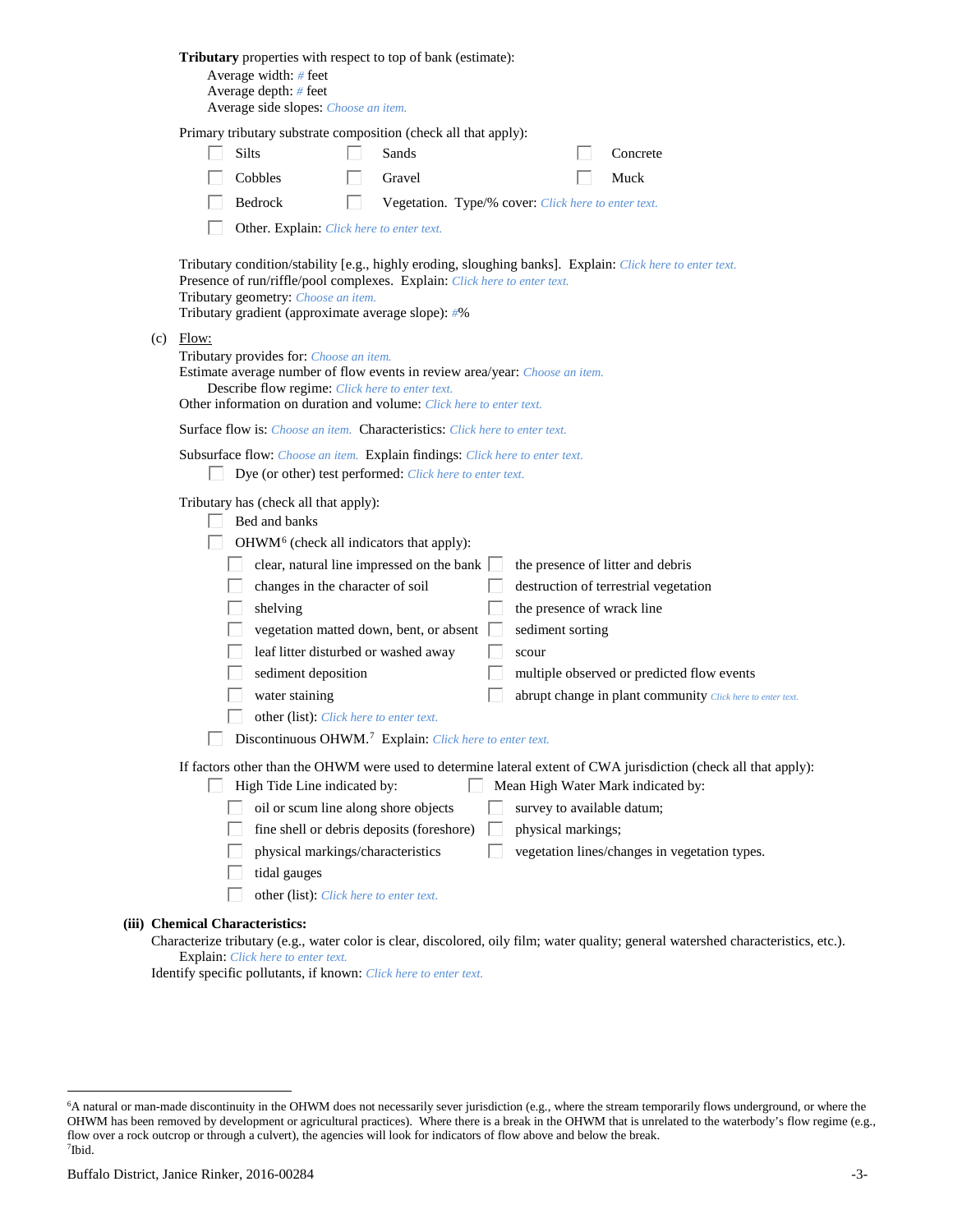### **(iv) Biological Characteristics. Channel supports (check all that apply):**

- Riparian corridor. Characteristics (type, average width): *Click here to enter text.*
- Wetland fringe. Characteristics: *Click here to enter text.*
- $\Box$  Habitat for:
	- Federally Listed species. Explain findings: *Click here to enter text.*
	- Fish/spawn areas. Explain findings: *Click here to enter text.*
	- Other environmentally-sensitive species. Explain findings: *Click here to enter text.*
	- $\Box$ Aquatic/wildlife diversity. Explain findings: *Click here to enter text.*

#### **2. Characteristics of wetlands adjacent to non-TNW that flow directly or indirectly into TNW**

#### **(i) Physical Characteristics:**

(a) General Wetland Characteristics: Properties: Wetland size: *#* acres Wetland type. Explain: *Click here to enter text.* Wetland quality. Explain: *Click here to enter text.* Project wetlands cross or serve as state boundaries. Explain: *Click here to enter text.*

(b) General Flow Relationship with Non-TNW:

Flow is: *Choose an item.* Explain: *Click here to enter text.*

Surface flow is: *Choose an item.* Characteristics: *Click here to enter text.*

Subsurface flow: *Choose an item.* Explain findings: *Click here to enter text.*

- Dye (or other) test performed: *Click here to enter text.*
- (c) Wetland Adjacency Determination with Non-TNW:
	- Directly abutting П.
	- П. Not directly abutting
		- П. Discrete wetland hydrologic connection. Explain: *Click here to enter text.*
		- П. Ecological connection. Explain: *Click here to enter text.*
		- П. Separated by berm/barrier. Explain: *Click here to enter text.*
- (d) Proximity (Relationship) to TNW

Project wetlands are *Choose an item.* river miles from TNW. Project waters are *Choose an item.* aerial (straight) miles from TNW. Flow is from: *Choose an item.* Estimate approximate location of wetland as within the *Choose an item.* floodplain.

#### **(ii) Chemical Characteristics:**

Characterize wetland system (e.g., water color is clear, brown, oil film on surface; water quality; general watershed characteristics; etc.). Explain: *Click here to enter text.*

Identify specific pollutants, if known: *Click here to enter text.*

#### **(iii) Biological Characteristics. Wetland supports (check all that apply):**

- Riparian buffer. Characteristics (type, average width): *Click here to enter text.*
	- Vegetation type/percent cover. Explain: *Click here to enter text.*
	- Habitat for:
		- Federally Listed species. Explain findings: *Click here to enter text*.
		- Fish/spawn areas. Explain findings: *Click here to enter text.*
		- Other environmentally-sensitive species. Explain findings: *Click here to enter text.*  $\Box$
		- $\Box$ Aquatic/wildlife diversity. Explain findings: *Click here to enter text.*

### **3. Characteristics of all wetlands adjacent to the tributary (if any)**

All wetland(s) being considered in the cumulative analysis: *Choose an item.* Approximately (*#*) acres in total are being considered in the cumulative analysis.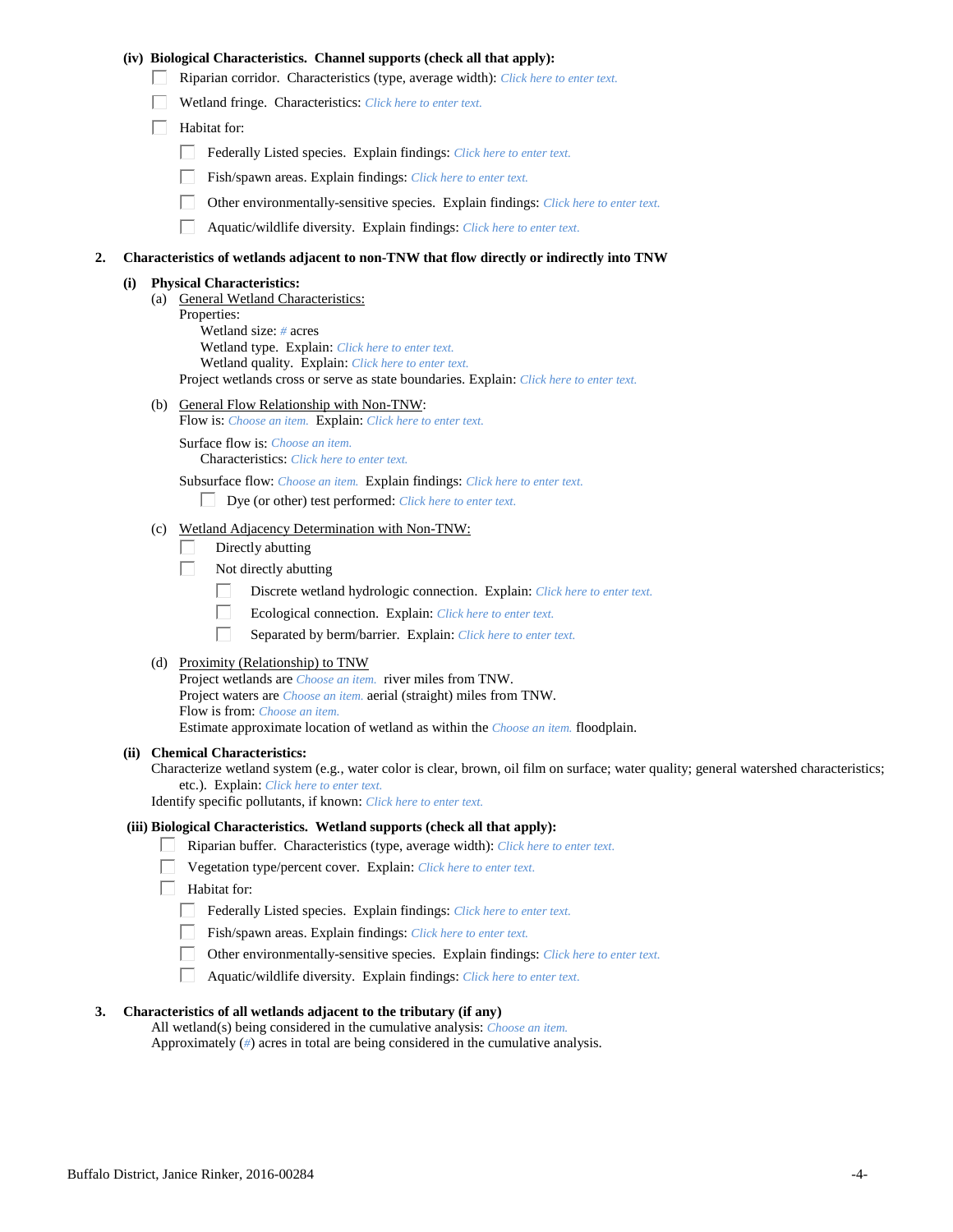For each wetland, specify the following:

| Directly abuts? $(Y/N)$ | Size (in acres) | Directly abuts? $(Y/N)$ | Size (in acres) |
|-------------------------|-----------------|-------------------------|-----------------|
|                         |                 |                         |                 |
| V/N                     |                 | Y/N                     |                 |
| V/N                     |                 | Y/N                     |                 |
|                         |                 | Y/N                     |                 |

Summarize overall biological, chemical and physical functions being performed: *Click here to enter text.*

# **C. SIGNIFICANT NEXUS DETERMINATION**

**A significant nexus analysis will assess the flow characteristics and functions of the tributary itself and the functions performed by any wetlands adjacent to the tributary to determine if they significantly affect the chemical, physical, and biological integrity of a TNW. For each of the following situations, a significant nexus exists if the tributary, in combination with all of its adjacent wetlands, has more than a speculative or insubstantial effect on the chemical, physical and/or biological integrity of a TNW. Considerations when evaluating significant nexus include, but are not limited to the volume, duration, and frequency of the flow of water in the tributary and its proximity to a TNW, and the functions performed by the tributary and all its adjacent wetlands. It is not appropriate to determine significant nexus based solely on any specific threshold of distance (e.g. between a tributary and its adjacent wetland or between a tributary and the TNW). Similarly, the fact an adjacent wetland lies within or outside of a floodplain is not solely determinative of significant nexus.** 

#### **Draw connections between the features documented and the effects on the TNW, as identified in the** *Rapanos* **Guidance and discussed in the Instructional Guidebook. Factors to consider include, for example:**

- Does the tributary, in combination with its adjacent wetlands (if any), have the capacity to carry pollutants or flood waters to TNWs, or to reduce the amount of pollutants or flood waters reaching a TNW?
- Does the tributary, in combination with its adjacent wetlands (if any), provide habitat and lifecycle support functions for fish and other species, such as feeding, nesting, spawning, or rearing young for species that are present in the TNW?
- Does the tributary, in combination with its adjacent wetlands (if any), have the capacity to transfer nutrients and organic carbon that support downstream foodwebs?
- Does the tributary, in combination with its adjacent wetlands (if any), have other relationships to the physical, chemical, or biological integrity of the TNW?

#### *Note: the above list of considerations is not inclusive and other functions observed or known to occur should be documented below:*

- **1. Significant nexus findings for non-RPW that has no adjacent wetlands and flows directly or indirectly into TNWs.** Explain findings of presence or absence of significant nexus below, based on the tributary itself, then go to Section III.D: *Click here to enter text.*
- **2. Significant nexus findings for non-RPW and its adjacent wetlands, where the non-RPW flows directly or indirectly into TNWs.**  Explain findings of presence or absence of significant nexus below, based on the tributary in combination with all of its adjacent wetlands, then go to Section III.D: *Click here to enter text.*
- **3. Significant nexus findings for wetlands adjacent to an RPW but that do not directly abut the RPW.** Explain findings of presence or absence of significant nexus below, based on the tributary in combination with all of its adjacent wetlands, then go to Section III.D: *Click here to enter text.*

# **D. DETERMINATIONS OF JURISDICTIONAL FINDINGS. THE SUBJECT WATERS/WETLANDS ARE (CHECK ALL THAT APPLY):**

- **1. TNWs and Adjacent Wetlands.** Check all that apply and provide size estimates in review area:
	- TNWs: *#* linear feet *#* width (ft), Or, *#* acres.
	- $\Box$ Wetlands adjacent to TNWs: *#* acres.

# **2. RPWs that flow directly or indirectly into TNWs.**

- $\triangledown$  Tributaries of TNWs where tributaries typically flow year-round are jurisdictional. Provide data and rationale indicating that tributary is perennial: Cuba Lake shows up as a perennial waterway on the Rawson, New York, USGS Quadrangle Map. The lake flows by a tributary stream into Oil Creek. Oil Creek flows into Olean Creek. Olean Creek flows into the Allegany River, which becomes a Traditional Navigable Waterway.
- Tributaries of TNW where tributaries have continuous flow "seasonally" (e.g., typically three months each year) are jurisdictional. Data supporting this conclusion is provided at Section III.B. Provide rationale indicating that tributary flows seasonally: *Click here to enter text.*.

Provide estimates for jurisdictional waters in the review area (check all that apply):

- $\triangledown$  Tributary waters: 67 linear feet # width (ft).
- Other non-wetland waters: *#* acres.

Identify type(s) of waters: *Click here to enter text.*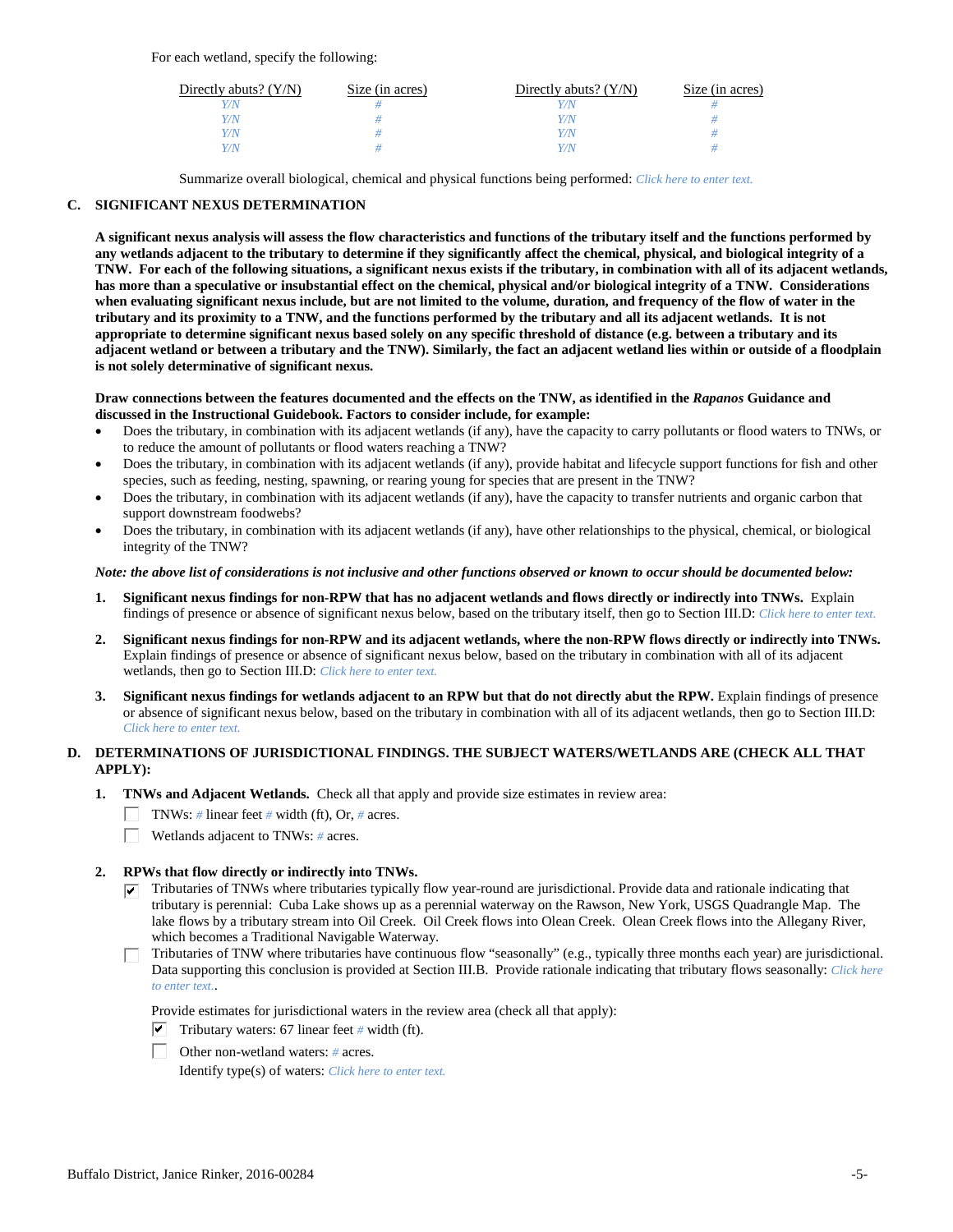### **3. Non-RPWs[8](#page-5-0) that flow directly or indirectly into TNWs.**

Waterbody that is not a TNW or an RPW, but flows directly or indirectly into a TNW, and it has a significant nexus with a TNW is jurisdictional. Data supporting this conclusion is provided at Section III.C.

Provide estimates for jurisdictional waters within the review area (check all that apply):

- Tributary waters: *#* linear feet *#* width (ft).  $\mathbf{L}$
- Other non-wetland waters: *#* acres.
	- Identify type(s) of waters: *Click here to enter text.*

### **4. Wetlands directly abutting an RPW that flow directly or indirectly into TNWs.**

- ГT. Wetlands directly abut RPW and thus are jurisdictional as adjacent wetlands.
	- Wetlands directly abutting an RPW where tributaries typically flow year-round. Provide data and rationale indicating that tributary is perennial in Section III.D.2, above. Provide rationale indicating that wetland is directly abutting an RPW: *Click here to enter text.*

Wetlands directly abutting an RPW where tributaries typically flow "seasonally." Provide data indicating that tributary is seasonal in Section III.B and rationale in Section III.D.2, above. Provide rationale indicating that wetland is directly abutting an RPW: *Click here to enter text.*

Provide acreage estimates for jurisdictional wetlands in the review area: *#* acres.

#### **5. Wetlands adjacent to but not directly abutting an RPW that flow directly or indirectly into TNWs.**

Wetlands that do not directly abut an RPW, but when considered in combination with the tributary to which they are П adjacent and with similarly situated adjacent wetlands, have a significant nexus with a TNW are jurisidictional. Data supporting this conclusion is provided at Section III.C.

Provide acreage estimates for jurisdictional wetlands in the review area: *#* acres.

#### **6. Wetlands adjacent to non-RPWs that flow directly or indirectly into TNWs.**

Wetlands adjacent to such waters, and have when considered in combination with the tributary to which they are adjacent П and with similarly situated adjacent wetlands, have a significant nexus with a TNW are jurisdictional. Data supporting this conclusion is provided at Section III.C.

Provide estimates for jurisdictional wetlands in the review area: *#* acres.

### **7. Impoundments of jurisdictional waters. [9](#page-5-1)**

As a general rule, the impoundment of a jurisdictional tributary remains jurisdictional.

- Demonstrate that impoundment was created from "waters of the U.S.," or
- Demonstrate that water meets the criteria for one of the categories presented above (1-6), or
- Demonstrate that water is isolated with a nexus to commerce (see E below). Г

### **E. ISOLATED [INTERSTATE OR INTRA-STATE] WATERS, INCLUDING ISOLATED WETLANDS, THE USE, DEGRADATION OR DESTRUCTION OF WHICH COULD AFFECT INTERSTATE COMMERCE, INCLUDING ANY SUCH WATERS (CHECK ALL THAT APPLY):[10](#page-5-2)**

- L. which are or could be used by interstate or foreign travelers for recreational or other purposes.
- from which fish or shellfish are or could be taken and sold in interstate or foreign commerce.
- which are or could be used for industrial purposes by industries in interstate commerce. П.
- Г Interstate isolated waters.Explain: *Click here to enter text.*
- п Other factors.Explain: *Click here to enter text.*

#### **Identify water body and summarize rationale supporting determination:** *Click here to enter text.*

Provide estimates for jurisdictional waters in the review area (check all that apply):

- Tributary waters: *#* linear feet *#* width (ft).
- Other non-wetland waters: *#* acres.

Identify type(s) of waters: *Click here to enter text.*

Wetlands: *#* acres.

<span id="page-5-0"></span> $\frac{1}{8}$ See Footnote # 3.

<sup>&</sup>lt;sup>9</sup> To complete the analysis refer to the key in Section III.D.6 of the Instructional Guidebook.

<span id="page-5-2"></span><span id="page-5-1"></span><sup>&</sup>lt;sup>10</sup> Prior to asserting or declining CWA jurisdiction based solely on this category, Corps Districts will elevate the action to Corps and EPA HQ for review consistent with the process described in the Corps/EPA *Memorandum Regarding CWA Act Jurisdiction Following Rapanos.*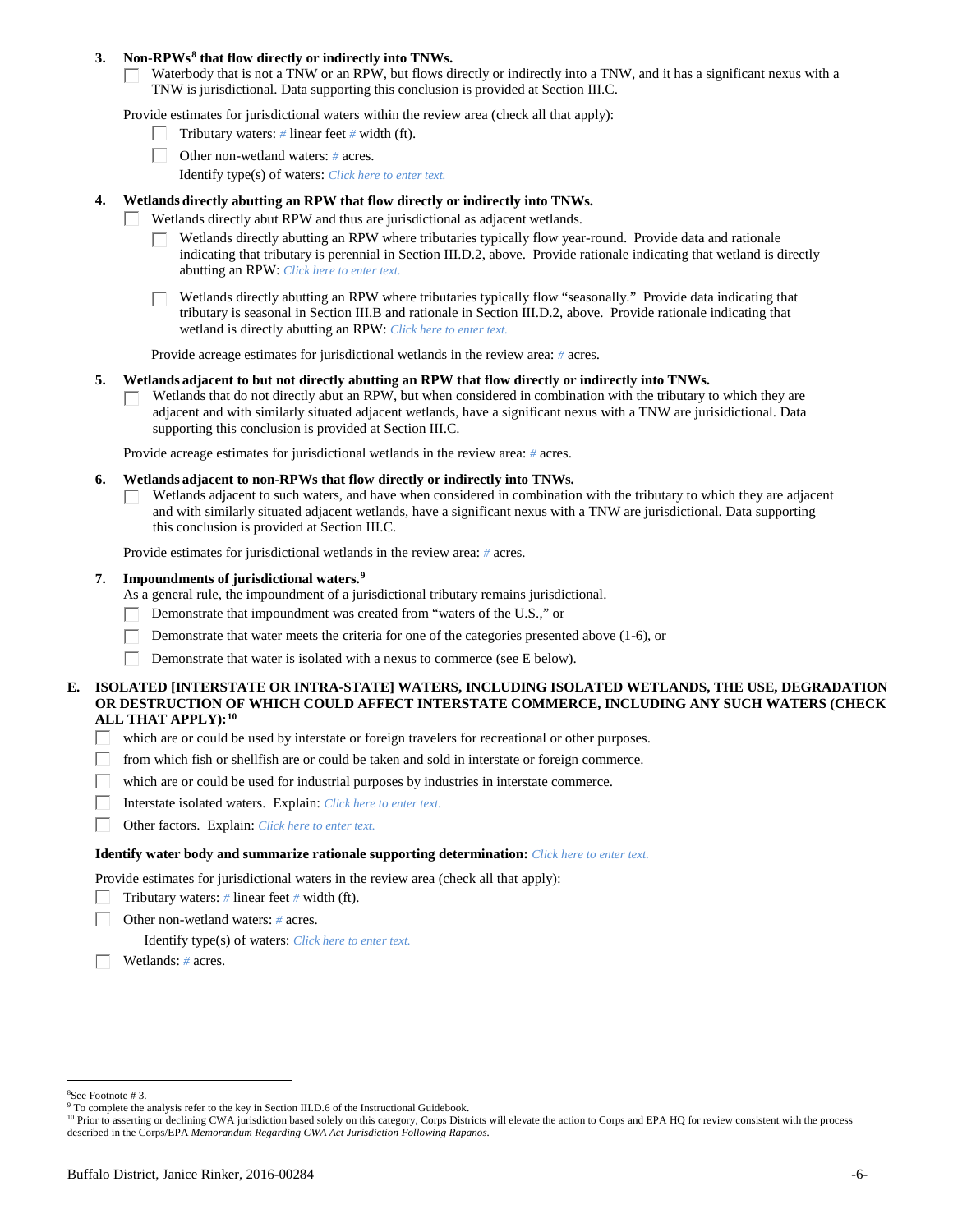| Е.                                                                                                                                                                                                                                                                                                                        | NON-JURISDICTIONAL WATERS, INCLUDING WETLANDS (CHECK ALL THAT APPLY):                                                                                                                                      |                                                                                                                                                                                                         |  |  |  |
|---------------------------------------------------------------------------------------------------------------------------------------------------------------------------------------------------------------------------------------------------------------------------------------------------------------------------|------------------------------------------------------------------------------------------------------------------------------------------------------------------------------------------------------------|---------------------------------------------------------------------------------------------------------------------------------------------------------------------------------------------------------|--|--|--|
|                                                                                                                                                                                                                                                                                                                           |                                                                                                                                                                                                            | If potential wetlands were assessed within the review area, these areas did not meet the criteria in the 1987 Corps of Engineers<br>Wetland Delineation Manual and/or appropriate Regional Supplements. |  |  |  |
|                                                                                                                                                                                                                                                                                                                           | L                                                                                                                                                                                                          | Review area included isolated waters with no substantial nexus to interstate (or foreign) commerce.                                                                                                     |  |  |  |
|                                                                                                                                                                                                                                                                                                                           |                                                                                                                                                                                                            | Prior to the Jan 2001 Supreme Court decision in "SWANCC," the review area would have been regulated based solely on the<br>"Migratory Bird Rule" (MBR).                                                 |  |  |  |
|                                                                                                                                                                                                                                                                                                                           | Ш                                                                                                                                                                                                          | Waters do not meet the "Significant Nexus" standard, where such a finding is required for jurisdiction. Explain: Click here to enter text.                                                              |  |  |  |
|                                                                                                                                                                                                                                                                                                                           | П                                                                                                                                                                                                          | Other: (explain, if not covered above): Click here to enter text.                                                                                                                                       |  |  |  |
| Provide acreage estimates for non-jurisdictional waters in the review area, where the sole potential basis of jurisdiction is the MBR factors<br>(i.e., presence of migratory birds, presence of endangered species, use of water for irrigated agriculture), using best professional judgment<br>(check all that apply): |                                                                                                                                                                                                            |                                                                                                                                                                                                         |  |  |  |
|                                                                                                                                                                                                                                                                                                                           |                                                                                                                                                                                                            | Non-wetland waters (i.e., rivers, streams): # linear feet # width (ft).                                                                                                                                 |  |  |  |
|                                                                                                                                                                                                                                                                                                                           |                                                                                                                                                                                                            | Lakes/ponds: $# \, \text{acres.}$                                                                                                                                                                       |  |  |  |
|                                                                                                                                                                                                                                                                                                                           |                                                                                                                                                                                                            | Other non-wetland waters: # acres. List type of aquatic resource: Click here to enter text                                                                                                              |  |  |  |
|                                                                                                                                                                                                                                                                                                                           |                                                                                                                                                                                                            | Wetlands: # acres.                                                                                                                                                                                      |  |  |  |
|                                                                                                                                                                                                                                                                                                                           | Provide acreage estimates for non-jurisdictional waters in the review area that do not meet the "Significant Nexus" standard, where such a<br>finding is required for jurisdiction (check all that apply): |                                                                                                                                                                                                         |  |  |  |
|                                                                                                                                                                                                                                                                                                                           |                                                                                                                                                                                                            | Non-wetland waters (i.e., rivers, streams): $\#$ linear feet $\#$ width (ft).                                                                                                                           |  |  |  |
|                                                                                                                                                                                                                                                                                                                           |                                                                                                                                                                                                            | Lakes/ponds: $# \, \text{acres.}$                                                                                                                                                                       |  |  |  |
|                                                                                                                                                                                                                                                                                                                           |                                                                                                                                                                                                            | Other non-wetland waters: # acres. List type of aquatic resource: Click here to enter text                                                                                                              |  |  |  |
|                                                                                                                                                                                                                                                                                                                           |                                                                                                                                                                                                            | Wetlands: # acres.                                                                                                                                                                                      |  |  |  |
|                                                                                                                                                                                                                                                                                                                           |                                                                                                                                                                                                            | <b>SECTION IV: DATA SOURCES.</b>                                                                                                                                                                        |  |  |  |
|                                                                                                                                                                                                                                                                                                                           |                                                                                                                                                                                                            | A. SUPPORTING DATA. Data reviewed for JD (check all that apply - checked items shall be included in case file and, where checked and                                                                    |  |  |  |
|                                                                                                                                                                                                                                                                                                                           |                                                                                                                                                                                                            | requested, appropriately reference sources below):<br>Maps, plans, plots or plat submitted by or on behalf of the applicant/consultant: Location Map Supplied by the Applicant.                         |  |  |  |
|                                                                                                                                                                                                                                                                                                                           |                                                                                                                                                                                                            | Data sheets prepared/submitted by or on behalf of the applicant/consultant.                                                                                                                             |  |  |  |
|                                                                                                                                                                                                                                                                                                                           |                                                                                                                                                                                                            | Office concurs with data sheets/delineation report.                                                                                                                                                     |  |  |  |
|                                                                                                                                                                                                                                                                                                                           |                                                                                                                                                                                                            | Office does not concur with data sheets/delineation report.                                                                                                                                             |  |  |  |
|                                                                                                                                                                                                                                                                                                                           |                                                                                                                                                                                                            | Data sheets prepared by the Corps: Click here to enter text.                                                                                                                                            |  |  |  |
|                                                                                                                                                                                                                                                                                                                           |                                                                                                                                                                                                            | Corps navigable waters' study: Click here to enter text.                                                                                                                                                |  |  |  |
|                                                                                                                                                                                                                                                                                                                           |                                                                                                                                                                                                            | U.S. Geological Survey Hydrologic Atlas: Click here to enter text.                                                                                                                                      |  |  |  |
|                                                                                                                                                                                                                                                                                                                           |                                                                                                                                                                                                            | USGS NHD data.                                                                                                                                                                                          |  |  |  |
|                                                                                                                                                                                                                                                                                                                           |                                                                                                                                                                                                            | USGS 8 and 12 digit HUC maps.                                                                                                                                                                           |  |  |  |
|                                                                                                                                                                                                                                                                                                                           | ⊮                                                                                                                                                                                                          | U.S. Geological Survey map(s). Cite scale & quad name: Rawson, New York, USGS Quadrangle Map, Scale is 1:24,000.                                                                                        |  |  |  |
|                                                                                                                                                                                                                                                                                                                           |                                                                                                                                                                                                            | USDA Natural Resources Conservation Service Soil Survey. Citation: Click here to enter text.                                                                                                            |  |  |  |
|                                                                                                                                                                                                                                                                                                                           |                                                                                                                                                                                                            | National wetlands inventory map(s). Cite name: Click here to enter text.                                                                                                                                |  |  |  |
|                                                                                                                                                                                                                                                                                                                           |                                                                                                                                                                                                            | State/Local wetland inventory map(s): Click here to enter text.                                                                                                                                         |  |  |  |
|                                                                                                                                                                                                                                                                                                                           |                                                                                                                                                                                                            | FEMA/FIRM maps: Click here to enter text.                                                                                                                                                               |  |  |  |
|                                                                                                                                                                                                                                                                                                                           |                                                                                                                                                                                                            | 100-year Floodplain Elevation is: Click here to enter text. (National Geodectic Vertical Datum of 1929)                                                                                                 |  |  |  |
|                                                                                                                                                                                                                                                                                                                           | ⊽                                                                                                                                                                                                          | Photographs: $\Box$<br>Aerial (Name & Date): Click here to enter text.                                                                                                                                  |  |  |  |
|                                                                                                                                                                                                                                                                                                                           |                                                                                                                                                                                                            | Other (Name & Date): Ground Level Photographs Supplied by the Applicant.<br>or $\overline{\mathbf{v}}$                                                                                                  |  |  |  |
|                                                                                                                                                                                                                                                                                                                           |                                                                                                                                                                                                            | Previous determination(s). File no. and date of response letter: Click here to enter text.                                                                                                              |  |  |  |
|                                                                                                                                                                                                                                                                                                                           |                                                                                                                                                                                                            | Applicable/supporting case law: Click here to enter text.                                                                                                                                               |  |  |  |
|                                                                                                                                                                                                                                                                                                                           |                                                                                                                                                                                                            | Applicable/supporting scientific literature: Click here to enter text.                                                                                                                                  |  |  |  |
|                                                                                                                                                                                                                                                                                                                           |                                                                                                                                                                                                            | Other information (please specify): Click here to enter text.                                                                                                                                           |  |  |  |
|                                                                                                                                                                                                                                                                                                                           |                                                                                                                                                                                                            |                                                                                                                                                                                                         |  |  |  |

# **B. ADDITIONAL COMMENTS TO SUPPORT JD:** *Click here to enter text.*